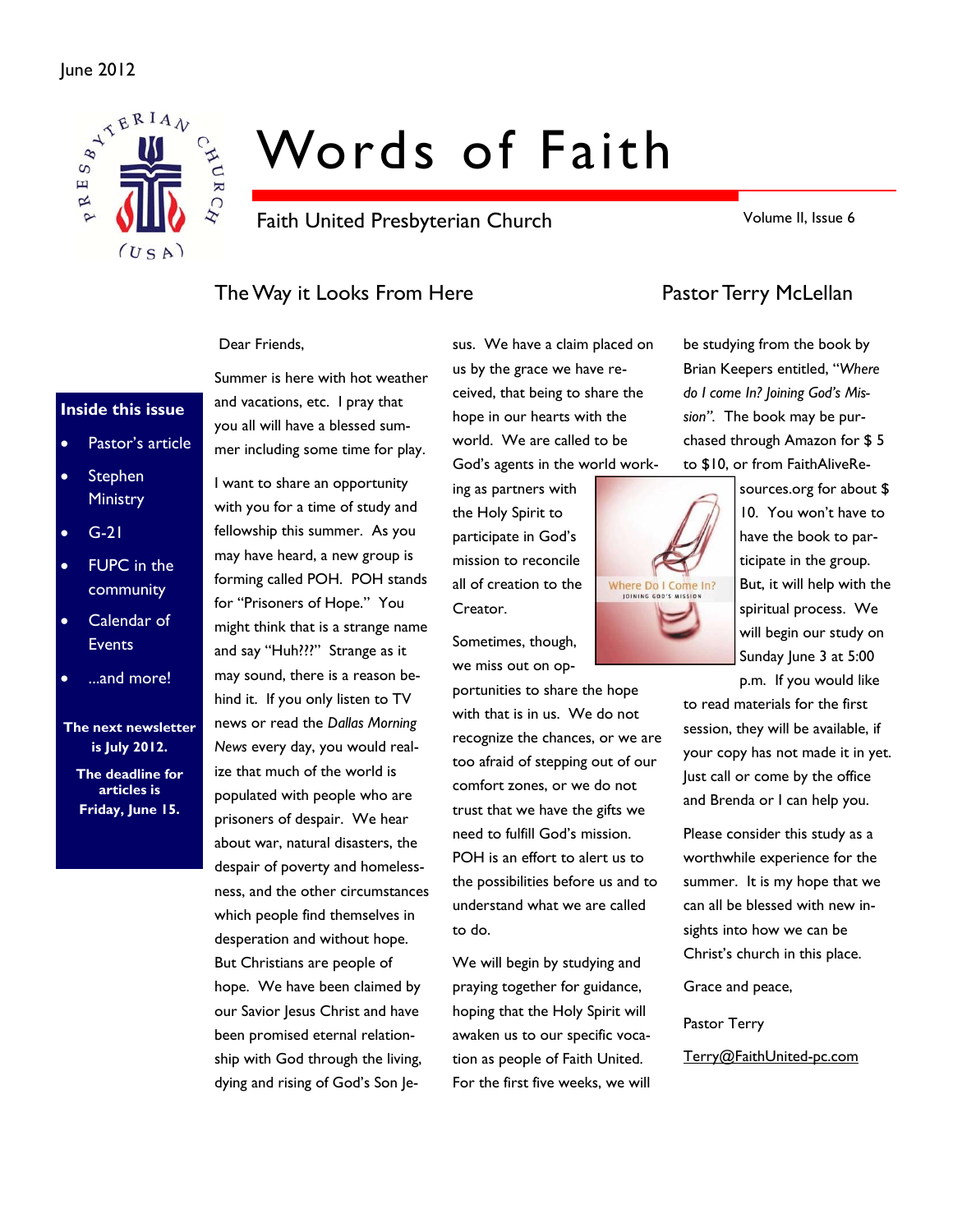### What now? Jane Ingebritson

On May 6, six new Stephen Ministers were commissioned after 50 hours of training which began in October. The group will continue to meet for Supervision and Continuing Education with the three other active Stephen Ministers.

What will these Stephen Ministers do with their training and their desire to help others through difficult times in their lives? The answer to that question depends largely upon what the congregation wants them to do. Those who are going through a difficult time need to ask for and or accept the help of a Stephen Minister if they are offered their help. Stephen Ministers will not be going around the church trying to drum up care receivers. Anyone who wishes to have a

caring listening ear may tell one of the Stephen Leaders, Lisa Laclede and Nancy Smith, or Pastor Terry, that he/

she wants to have a Stephen Minister assigned to him/her, and the leaders will do their best to fulfill that need by contacting a Stephen Minister; that Care Giver will then contact the seeker and the two of them will set up appointments. A Stephen Minister will usually meet for an hour once a week with his/her Care Receiver for as long as needed. If a congregational member has a friend or relative who needs and wants a Stephen Minister, that is a perfect situation, but again, the desire needs to be conveyed to the leaders or pastor so that the process can begin.



The relationship is kept confidential; if the Care Receiver shares with others that he/she has a

Care Giver, that is okay, but the Stephen Minister will not divulge this information on her own. The situation will never be discussed by the Stephen Minister with any other person, including during supervision. Supervision's purpose is to give support to the Stephen Ministers and to help them do their best for their Care Receivers.

Active Stephen Ministers are Nancy Bond, Ray Butler, Lois Duell, Kathleen Ferguson, Linnie Hinkle, Cathy Marxer, Sharon Meurer, Lois Norton, and Susie Wing.

### Got an empty passenger seat?

One of America's most squandered resource is the approximately 80% of unused passenger space in our vehicles as we drive. Faith United faces another challenge which is that many planned events are under attended or not scheduled because many of our members no longer drive at night or have other mobility challenges. A Ride-Share program seems a reasonable solution. Is there anyone out there with experience at setting up or administering such a program willing to help get such a program started?



Please let Brenda Swindle, Kurt Booth or Pastor Terry know and let's see if we can't move some people!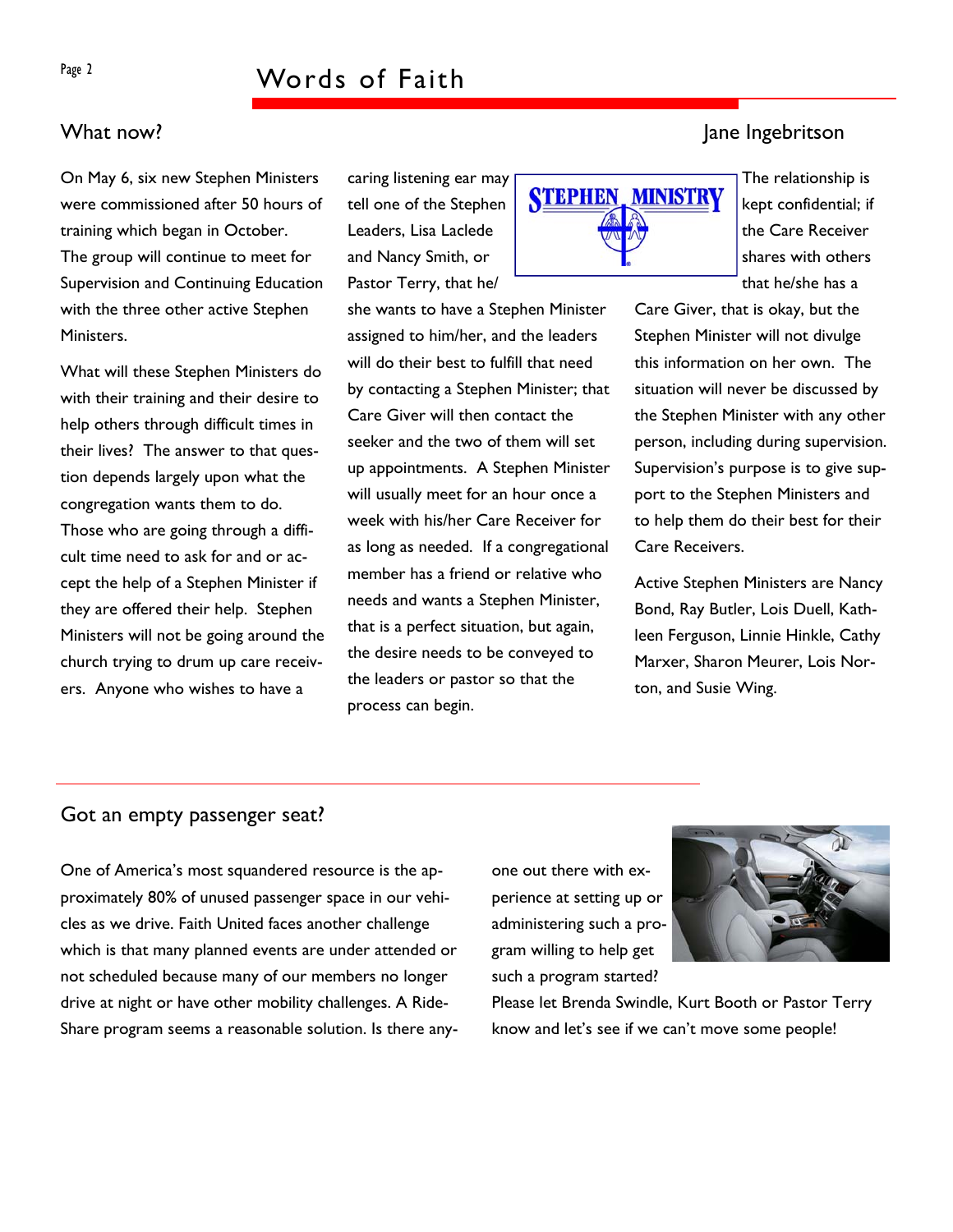### Metrocrest CROP Walk 2012 Metrocrest CROP Walk 2012

Mark you calendars for September 8, 2012, the date the Metroplex CROP walk will be held. Last year, over \$17,000 was raised to feed those there are hungry. Ten churches partici-

pated in the event and the goal this year to for even more money to be raised and more churches to partici-

pate in this visible sign to the community of Christ-centered service ministry. Contact Kurt Booth if you'd to become involved in our role **DP HUNGER WALK** or look for further details on how you can sup-

port this great event.

AT A TIME

# G-21—Faith United's Youth Group Kurt Booth

Many times we have heard it said that "we need to grow our youth program" when people talk about our new congregation. It may surprise quite a few members to learn that Faith United has a very active youth group which meets on Thursday evenings for worship and fellowship. Each week between 10 and 20 young people gather to eat and hang out

before moving to the sanctuary for a time of worship, prayer and teaching.

Last fall, several members of Faith United's more mature demographic made the decision to provide healthier meals to the kids instead of the fast food which was being provided.

There is a sign up sheet in the hall (near the Austin Street board) if you'd like to volunteer to bring a portion of the night's meal.

You needn't stay to serve the meal, but these are great kids that love the Lord – you might enjoy meeting them.

# Session & Such

The Session will have a Called

Meeting once a month for the purpose of meeting and receiving prospective new members. This month's Called Meeting is scheduled for Sunday, June 10 at 10:15 a.m. They will meet in the Library/Resource Room

across from the coffee/fellowship area.

**Outreach & Evangelism** committee meets on the first Sunday of the month  $@$  10:30 a.m. in the parlor off the narthex (chair, Kurt Booth). This is the perfect time to bring up new ministries you'd like to see

Faith United become active in (with your help) and learn ways you can support the many ongoing programs and activities Faith United is currently involved in.

The next stated session meeting is scheduled for Sunday, June 10 after worship.



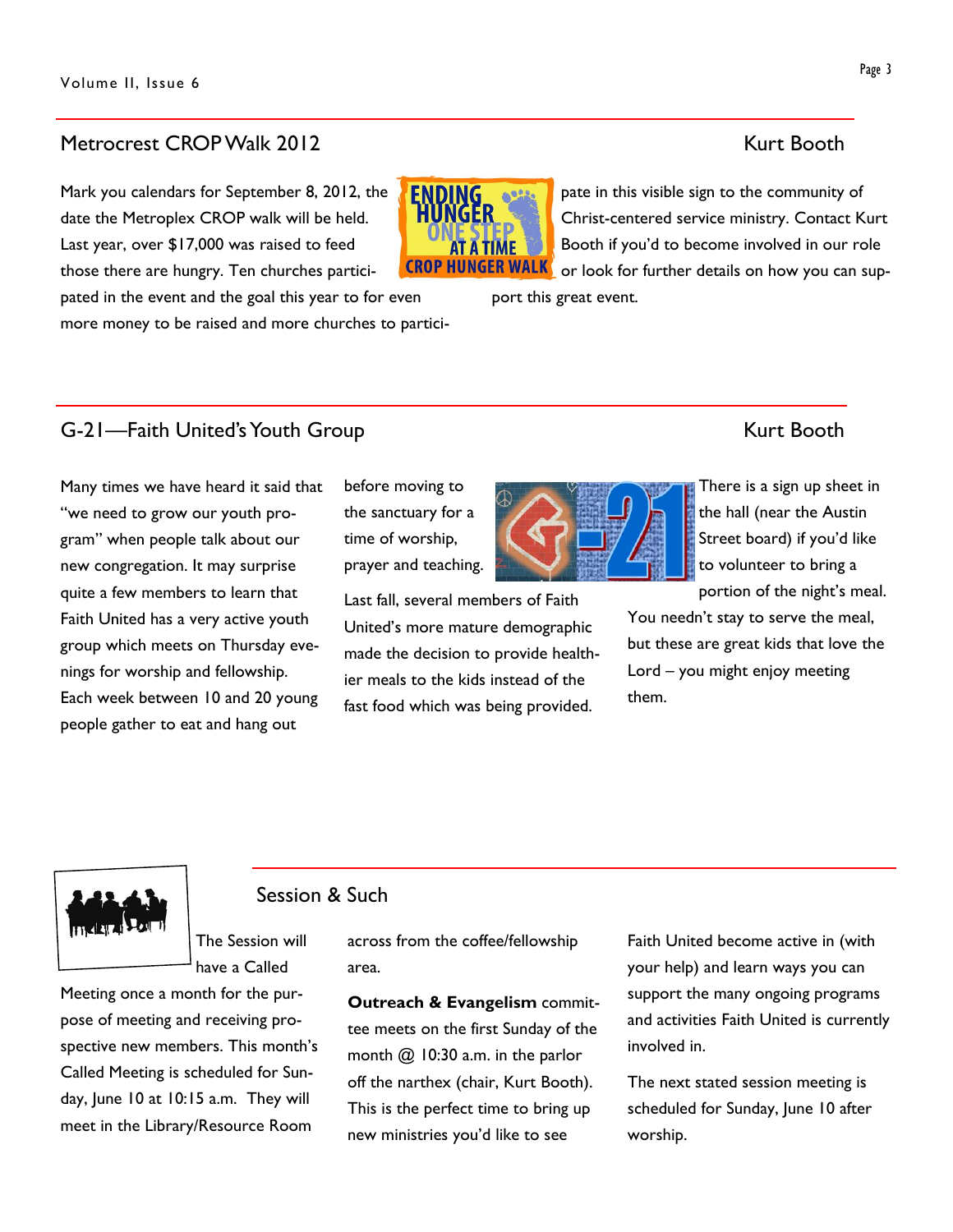# Page 4 Words of Faith

# Notes & News from the Pews



### **Thank you & news!**

Thank you to the office volunteers, Kay McLellan, Irene Simpson, Fiona Coughenour, Ann Walden and John Marxer who helped during my recent trip

to Minneapolis for my daughter's graduation in May.

I will need to call upon them again as we move into June. Due to my auto accident in September 2011 it has

become necessary to have surgery on my foot. I will not be in the office the week following surgery (June 11—15). I wish to thank those volunteers who will once again help out during my absence that week. I also wish to thank YOU in advance for keeping me in your prayers as I recover and "hobble" around the office in the weeks following my return to work.

Brenda Swindle

#### **Austin Street Meal—June 4**

The June meal day will be Monday, June 4. Looking ahead, July's meal will be Monday, July 2. Please plan ahead for your food donation. The additional refrigerator for cold food storage is down the hall from the Fellowship Hall kitchen. Thank you for your faithfulness to the homeless.



Wow, June is here! Hard to believe we are moving into another hot Texas summer. Here's hoping we can all stay cool and not have more draught conditions this summer.

If you are wondering about your contribution envelopes for 2012, wonder no more. They are in the office area. Please call or come by the office during the week to pick them up. Also, Membership Directories are here! Several have not been picked up yet and will be kept in the Admin Office after

## From the editor **Brenda** Swindle

June 3. Please call the office to make other arrangements if you are unable to get to the church building.

 You may submit articles in writing to the church office or via email to

#### Brenda@FaithUnited-pc.com

The next issue will be July 2012. The deadline for articles is Friday, 6/15. Please do not hesitate to contact the church office if you or your group has information to share.

*Next newsletter is July 2012. Deadline for articles, Friday, 6/15. Contact church office or Brenda Swindle via email to submit articles.*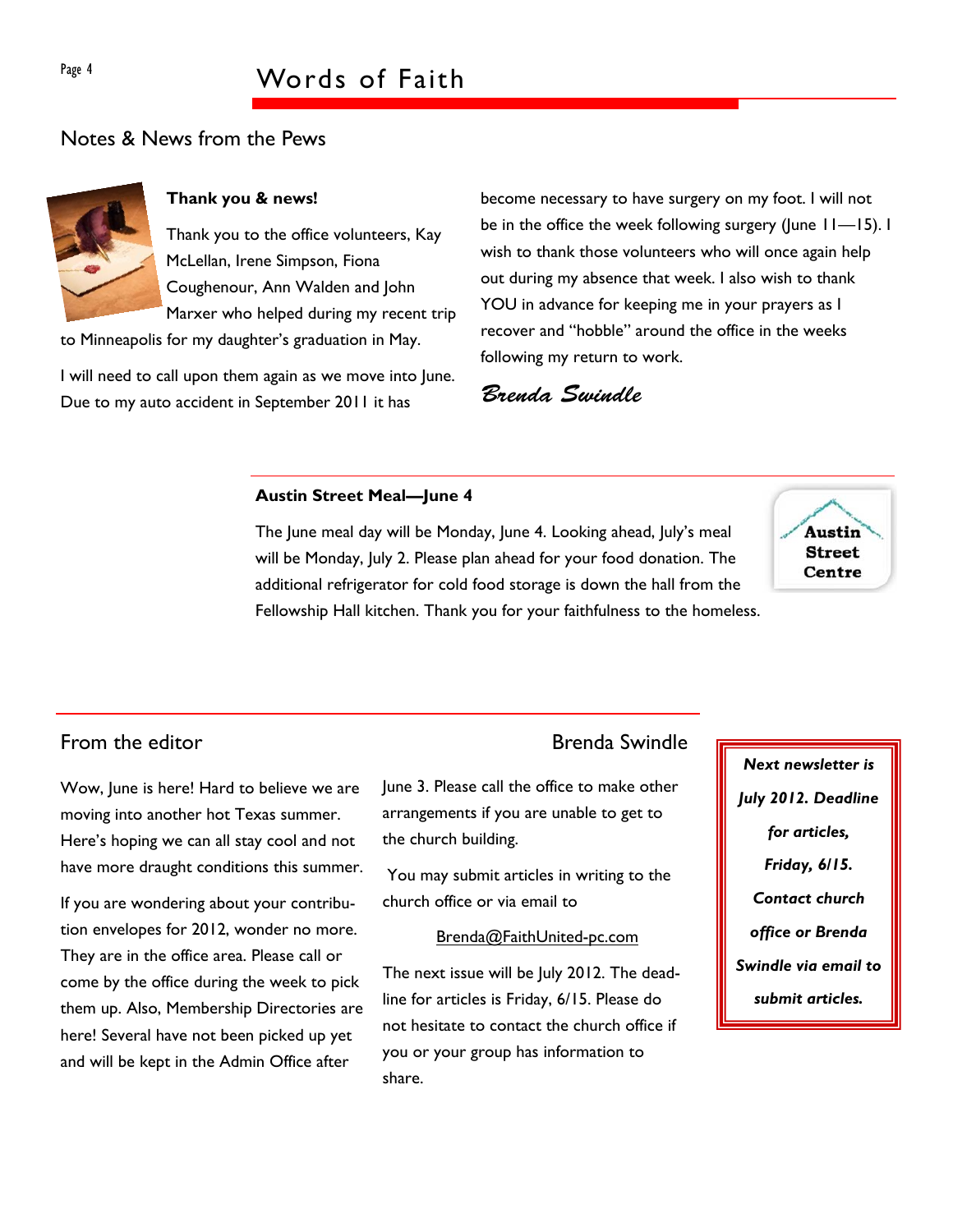### North Dallas Shared Ministries Lois Duell

As I write this, it is the day of the NDSM Gala. Over 400 people have sent in reservations and the Silent Auction will be the biggest since we began it:. Some fantastic items and gift



North Dallas Shared Ministries

certificates have been donated. Items range from assorted lures and a tackle box or a nail salon gift card to 2 tickets to Jersey Boys or a wine tasting for 4 valued at \$600. Surely there is something for everyone! Our own Jeanne Sawyer did a fantastic job of gathering items.

I'd like to share another recent gift to NDSM. After the Tuesday Circle met, those interested took a tour of NDSM. During the tour, we mentioned we gave new underwear, which we purchase, to clients. The next week, one of those ladies had a birthday and asked the members of a group she is in to bring new underwear for NDSM in honor of her birthday. Two grocery sacks full

of new underwear in various sizes were delivered to the clothes closet and they were very grateful.

NDSM is a very worthwhile mission of which we are a part. There are now 52 churches

involved in serving 20 zip codes of Dallas. We rely heavily on volunteers to carry out our work. Only two and one-half salaries are paid (the administrative assistant is full-time and a doctor and nurse who work during the day are each paid 3/4 time), the rest are volunteers, even the director and the medical staff in the free clinics for the uninsured. Grants from various corporations and organizations plus monetary support from the churches fund this effort. You can help with a monetary contribution, gift of clothing or food, or a gift of your time. For more information, visit our web site, ndsm.org.

# Words from Waxahachie Annunction Communication Annunction Annunction Annunction A

One of our prayer partner girls graduated high school May 16



with plans for Tyler Jr. College next fall and UT Austin after that. The endowment for these kids after they graduate from high school is tremendous. Presbyterian Children's Homes and Services pays for their tuition,



same package. If they enter the military then want to go to school, the same deal is available.

These children are theirs (Presbyterian Children's Homes & Services) until they are ready to fly

on their own. June 9 is an "Exes" reunion in Itasca for all former residents who lived there . On June 19 there will be a ground breaking for a new cottage on the Itasca campus. If you are a supporter of the Homes you should be proud of how your money is spent.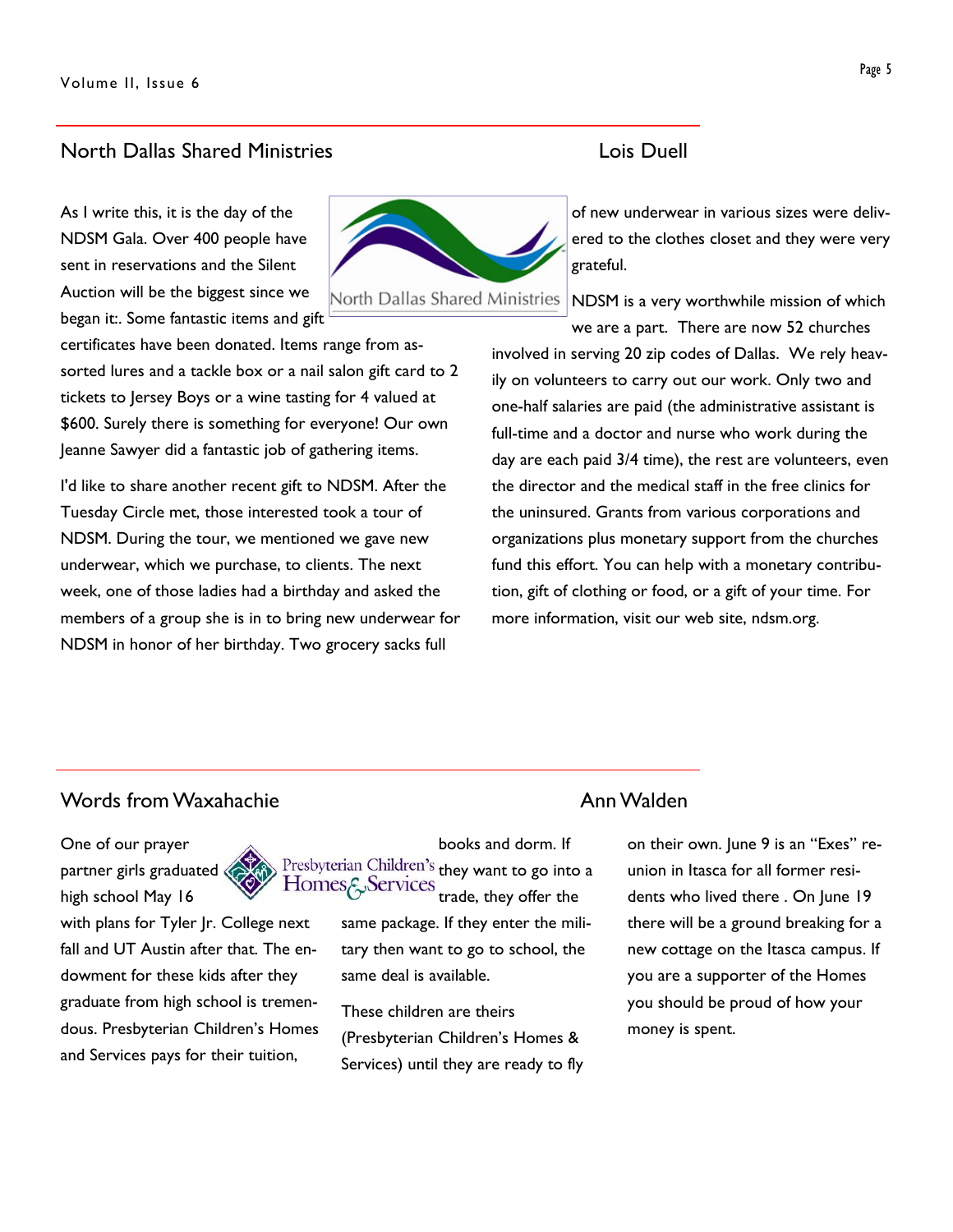# Page 6 Words of Faith

# Happy Birthday!

| June 2   |                     |                      | June 16           |   | June 22               |  |
|----------|---------------------|----------------------|-------------------|---|-----------------------|--|
|          | Dalia Menendez      | ₩                    | Jerry Lankenau    | 楽 | Dave Sloey            |  |
| June 5   |                     | 豢                    | Melissa Parks     |   | June 23               |  |
| 豢        | Ralph Moser         |                      | June 18           | 楽 | Emily Joiner          |  |
|          | Samuel Sparks       | ₩                    | Logan Burkham     |   | Mary Silva            |  |
| June 9   |                     | Harvey Garoutte<br>豢 |                   |   | June 24               |  |
|          | ※ Jimmie Beach      |                      | June 19           | ₩ | <b>Ginger Morris</b>  |  |
| June I I |                     | 豢                    | Katherine Grimm   |   | June 25               |  |
| 榮        | Mozelle Mills       | 楽                    | <b>Rich Lewis</b> | 榮 | <b>Ruth Barnes</b>    |  |
| June 12  |                     | ₩                    | Linda Lively      |   | June 26               |  |
|          | Kathleen Ferguson   |                      | June 20           | 楽 | Rebecca Jefferson     |  |
|          | <b>Eddie Newton</b> | 豢                    | Marian Garoutte   |   | June 27               |  |
| June 14  |                     |                      | June 21           |   | <b>Steanson Parks</b> |  |
| 豢        | Linda Reynolds      | ₩                    | Susie Wing        | ₩ | Alex Shepard          |  |
|          |                     |                      |                   |   |                       |  |



#### **June 29**

- Freddy Simmons
- Patti Sloey

#### **June 30**

Shelby Carradine



*Give ear, O Lord, to my prayer; listen to my cry of supplication. In the day of my trouble I call on you, for you will answer me.*  Psalm 86:6-7

# Prayer Concerns

#### **Prayers for:**

- ♥ Jan Duell Gaby
- ♥ Eberhard & Kähte Kashuge
- ♥ Jeanne Moynagh
- ♥ Myra & Fred Nichols
- ♥ Thomas Sullivan
- ♥ The congregation of FUPC as we discover what God has planned for us.

#### **Rehab/At Home:**

- ♥ Phil & Marilyn Beaubien
- ♥ Earl Blackney
- ♥ Grethel Creech
- ♥ David Daly
- ♥ Harvey & Marian Garoutte
- ♥ Ruth Innes
- ♥ J.R. Jones
- ♥ Earle & Marge Krause
- ♥ Shirley Kretchmar
- ♥ Ken Quevreaux
- Don Speigel
- Mary Steinmetz
- Bennie Tillack
- Hugh McWhorter
- Martha Watson

### **Service Personnel:**

- ♥ SGT Kevin B. Cuiksa
- **CPT Brian Gaddis**
- **LT Ben Garoutte**
- Sr A Jaron Garoutte
- ♥ CPT Joshua Montero
- ♥ LT COL Thomas Pentecost
- ♥ SFC Adam Reno
- **Ronnie Rogers**
- ♥ USAF 1st LT Andre Silva
- LCPL James C. Spencer
- ♥ SPC David Wheat
- Marshall Dobbs
- David Crossley
- Andrew Moore
- WO<sub>2</sub> Chris West
- Logan Burkham

- -
	-
	-
	- **SPC Chad Manis**
	-
	-
	-
	-
	-
	-
	-
	-
	-
	- ♥ Robert Hall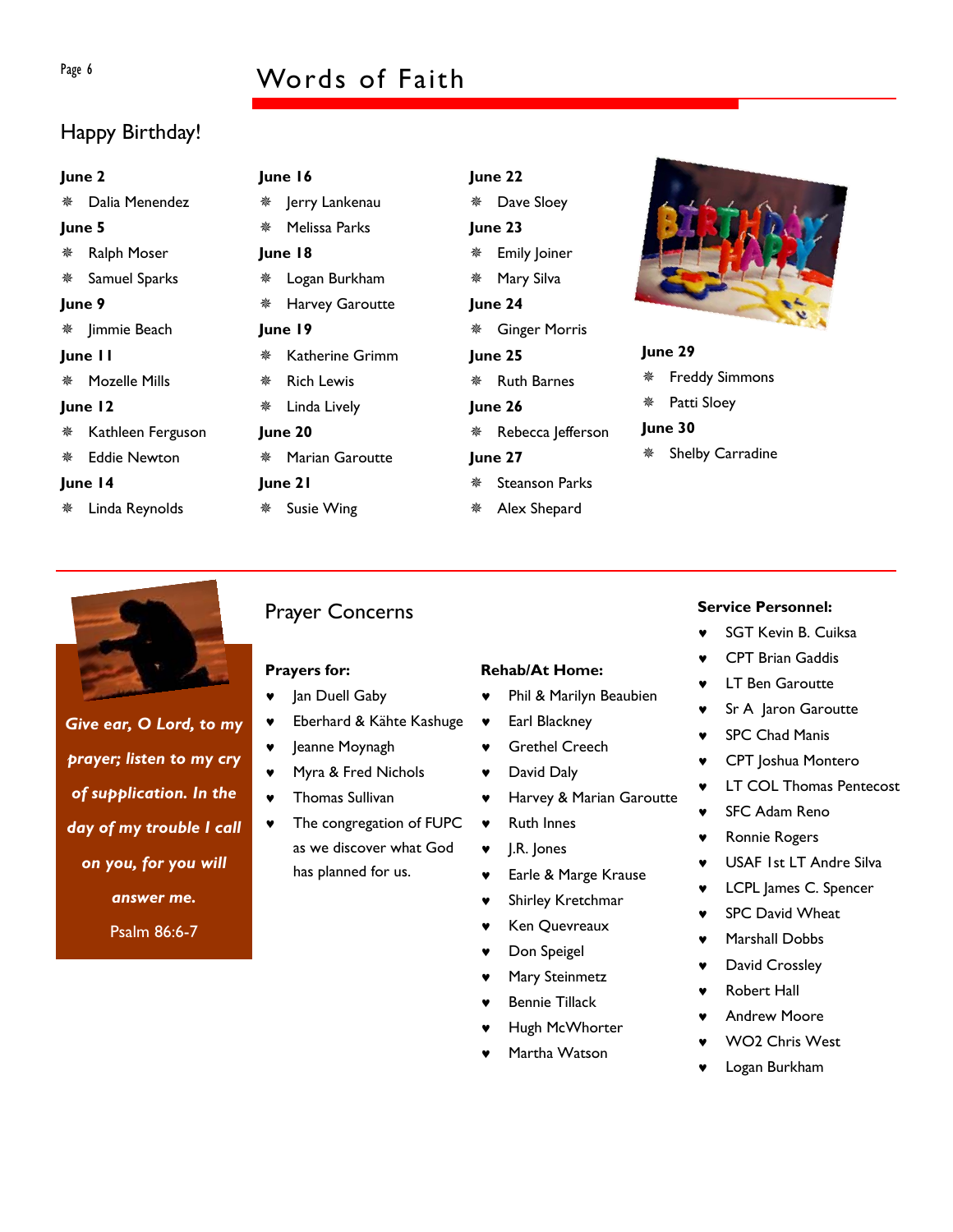# June 2012

| <b>Sun</b>                                                                                                                                                                                                                | Mon                                                                                                                                                                                                                                      | <b>Tue</b>                                        | <b>Wed</b>                 | Thu                                                                    | Fri | <b>Sat</b>                                                                                                                          |
|---------------------------------------------------------------------------------------------------------------------------------------------------------------------------------------------------------------------------|------------------------------------------------------------------------------------------------------------------------------------------------------------------------------------------------------------------------------------------|---------------------------------------------------|----------------------------|------------------------------------------------------------------------|-----|-------------------------------------------------------------------------------------------------------------------------------------|
| Calendar Legend                                                                                                                                                                                                           | G-21=Community Youth Group<br>GA=Gamblers Anonymous<br>ABA=Anorexic & Bulimics Anonymous<br>OA=Overeaters Anonymous<br>LTCDS = Little Treasures School<br>PWCT=Presbyterian Women Coordinating Team<br>CSID=Church of South India Dallas |                                                   |                            |                                                                        |     | $\overline{2}$<br>11:00 GA-Double Classroom<br>11:00 OA-Fellowship Rm<br>2:30 CSID Choir-Sanctuary                                  |
| 3<br>9:00 CSID Worship<br>9:00 FUPC Prayer Time<br>9:30 FUPC Sunday School<br>10:30 O & E Committee<br>11:00 CSID Sunday School<br>11:00 FUPC Worship<br>11:00 Good Shepherd<br>5:00 POH                                  | $\overline{4}$<br>9:00 Ed's Helpers<br>6:00 Shelter                                                                                                                                                                                      | 5<br>7:00 GA-Choir Room<br>7:00 OA-Fellowship Rm  | 6<br>7:00 FUPC Choir       | 7<br>5:00 G-21-Sanctuary<br>6:30 GA-Choir Room<br>7:30 ABA Group-Rm4   | 8   | 9<br>11:00 GA-Double Classroom<br>11:00 OA-Fellowship Rm<br>2:30 CSID Choir-Sanctuary                                               |
| $\overline{10}$<br>9:00 CSID Worship<br>9:00 FUPC Prayer Time<br>9:30 FUPC Sunday School<br>10:15 FUPC Session<br>11:00 CSID Sunday School<br>11:00 FUPC Worship<br>11:00 Good Shepherd<br>12:30 FUPC Session<br>5:00 POH | $\mathbf{1}$<br>9:00 Ed's Helpers                                                                                                                                                                                                        | 12<br>7:00 GA-Choir Room<br>7:00 OA-Fellowship Rm | 3<br>7:00 FUPC Choir       | 4<br>5:00 G-21-Sanctuary<br>6:30 GA-Choir Room<br>7:30 ABA Group-Rm4   | 15  | 16<br>8:00 FUPC Work Day<br>8:00 CSID Women's Mtg.<br>11:00 GA-Double Classroom<br>11:00 OA-Choir Room<br>2:30 CSID Choir-Sanctuary |
| 17<br>9:00 CSID Worship<br>9:00 FUPC Prayer Time<br>9:30 FUPC Sunday School<br>11:00 CSID Sunday School<br>11:00 FUPC Worship<br>11:00 Good Shepherd<br>5:00 POH                                                          | 8<br>9:00 Ed's Helpers<br>6:15 LTCDS Staff<br>7:00 Vocal Majority<br>Board Mtg.                                                                                                                                                          | 9<br>7:00 GA-Choir Room<br>7:00 OA-Fellowship Rm  | 20                         | 21<br>5:00 G-21-Sanctuary<br>6:30 GA-Choir Room<br>7:30 ABA Group-Rm4  | 22  | 23<br>11:00 GA-Double Classroom<br>11:00 OA-Fellowship Rm<br>2:30 CSID Choir-Sanctuary                                              |
| 24<br>9:00 CSID Worship<br>9:00 FUPC Prayer Time<br>9:30 FUPC Sunday School<br>11:00 CSID Sunday School<br>11:00 FUPC Worship<br>11:00 Good Shepherd<br>5:00 POH                                                          | 25<br>9:00 Ed's Helpers                                                                                                                                                                                                                  | 26<br>7:00 GA-Choir Room<br>7:00 OA Fellowship Rm | 27                         | 28<br>5:00 G-21-Sanctuary<br>6:30 GA-Choir Room<br>7:30 ABA Group-Rm 4 | 29  | 30<br>11:00 GA-Double Classroom<br>11:00 OA-Fellowship Rm<br>2:30 CSID Choir-Sanctuary                                              |
| 9:00 CSID Worship<br>9:00 FUPC Prayer Time<br>9:30 FUPC Sunday School<br>10:30 O & E Committee<br>11:00 CSID Sunday School<br>11:00 FUPC Worship                                                                          | 3<br>2<br>7:00 GA-Choir Room<br>9:00 Ed's Helpers<br>6:00 Shelter<br>7:00 OA-Fellowship Rm                                                                                                                                               |                                                   | 4<br><b>Offices Closed</b> | 5<br>5:00 G-21-Sanctuary<br>6:30 GA-Choir Room<br>7:30 ABA Group-Rm 4  | 6   | 7<br>11:00 GA-Double Classroom<br>11:00 OA-Fellowship Rm<br>2:30 CSID Choir-Sanctuary                                               |
| 11:00 Good Shepherd<br>5:00 POH                                                                                                                                                                                           | Please contact the church office with meetings, classes or events for the calendar to prevent conflicts.                                                                                                                                 |                                                   |                            |                                                                        |     |                                                                                                                                     |